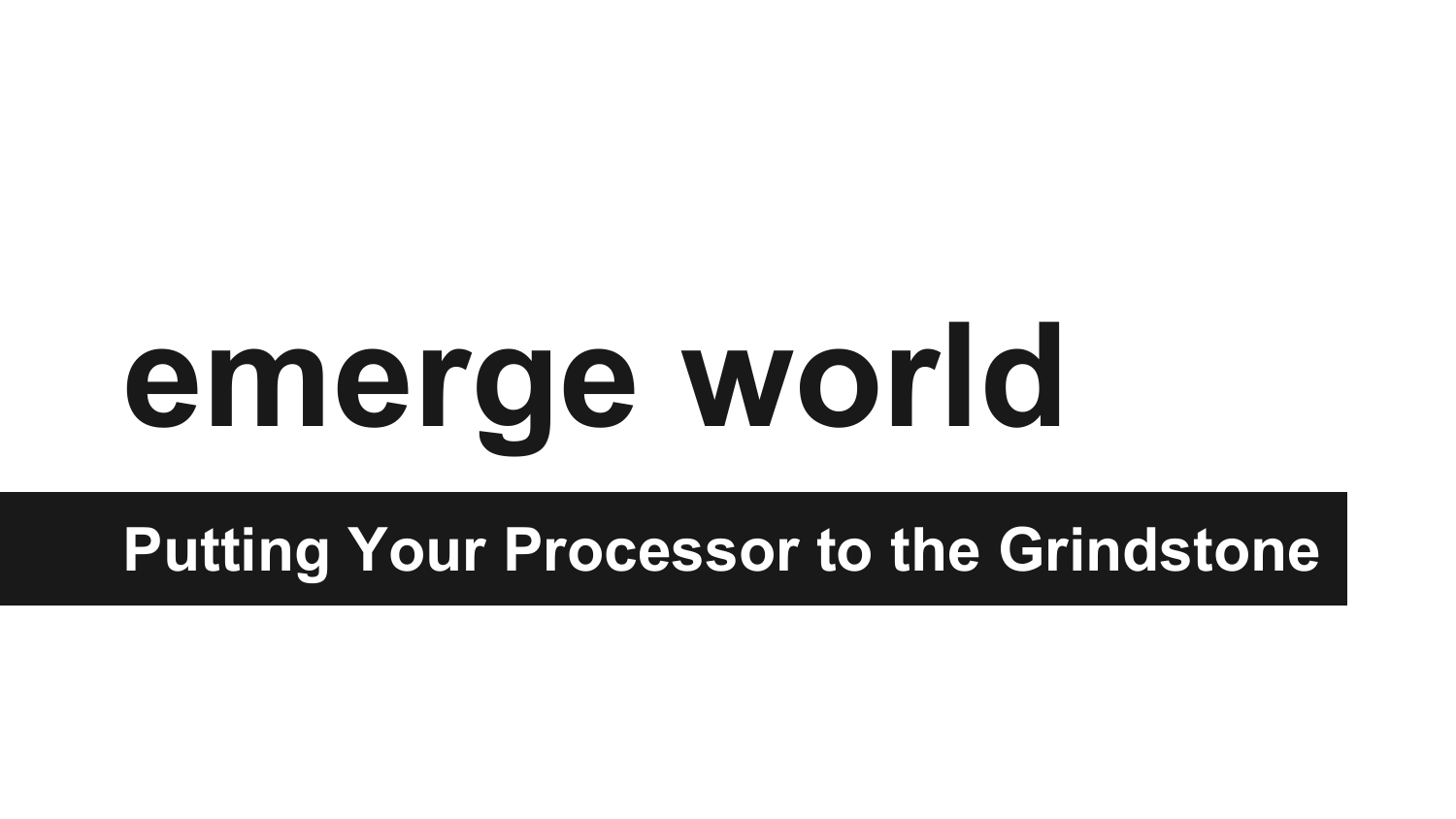# **What is Gentoo?**

- Simply: a GNU/Linux metadistribution that focuses on building systems and software from source.
	- Full x86 installation instructions from the Gentoo Foundation [here](https://wiki.gentoo.org/wiki/Handbook:X86/Full/Installation).
- The user is responsible for:
	- fetching necessary binaries for system functionality (all of /usr/bin);
	- installing the bootloader;
	- configuring and installing the kernel;
	- other basic programs for a bootable system.
- Upstream provides:
	- documentation on all of the above;
	- a bootable liveCD/liveDVD/liveUSB;
	- basic utilities to build the above.
- Portage works with both [FreeBSD](https://wiki.gentoo.org/wiki/Gentoo_FreeBSD) and [Linux From Scratch.](http://forums.gentoo.org/viewtopic.php?t=125553)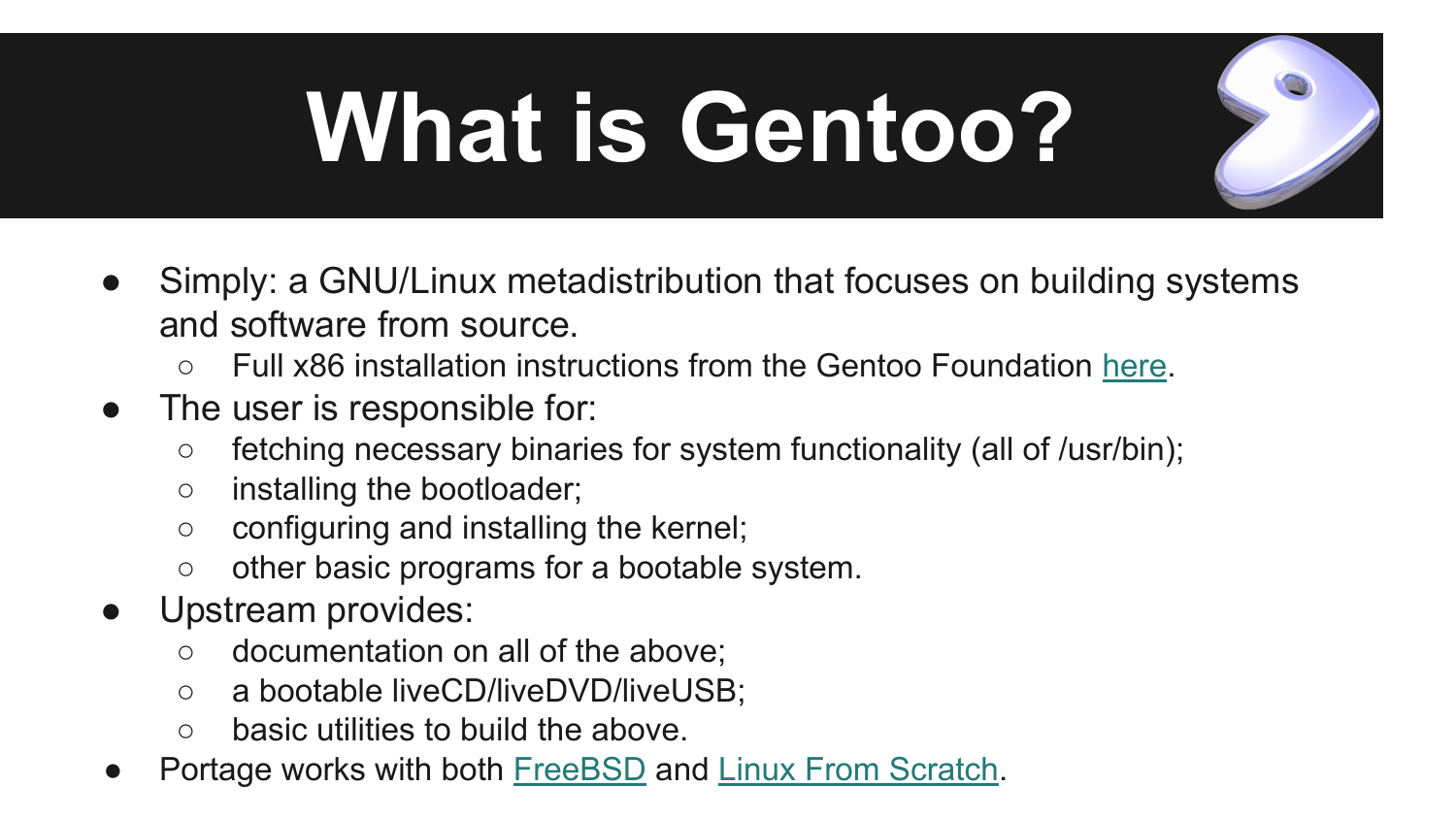# **The setup**

- The computer used for this talk is a stable x86 machine with the following:
	- kernel; bootloader (GRUB 2); other packages as needed
- Portage already installed
- Assuming the user installed the system per the Gentoo installation manual.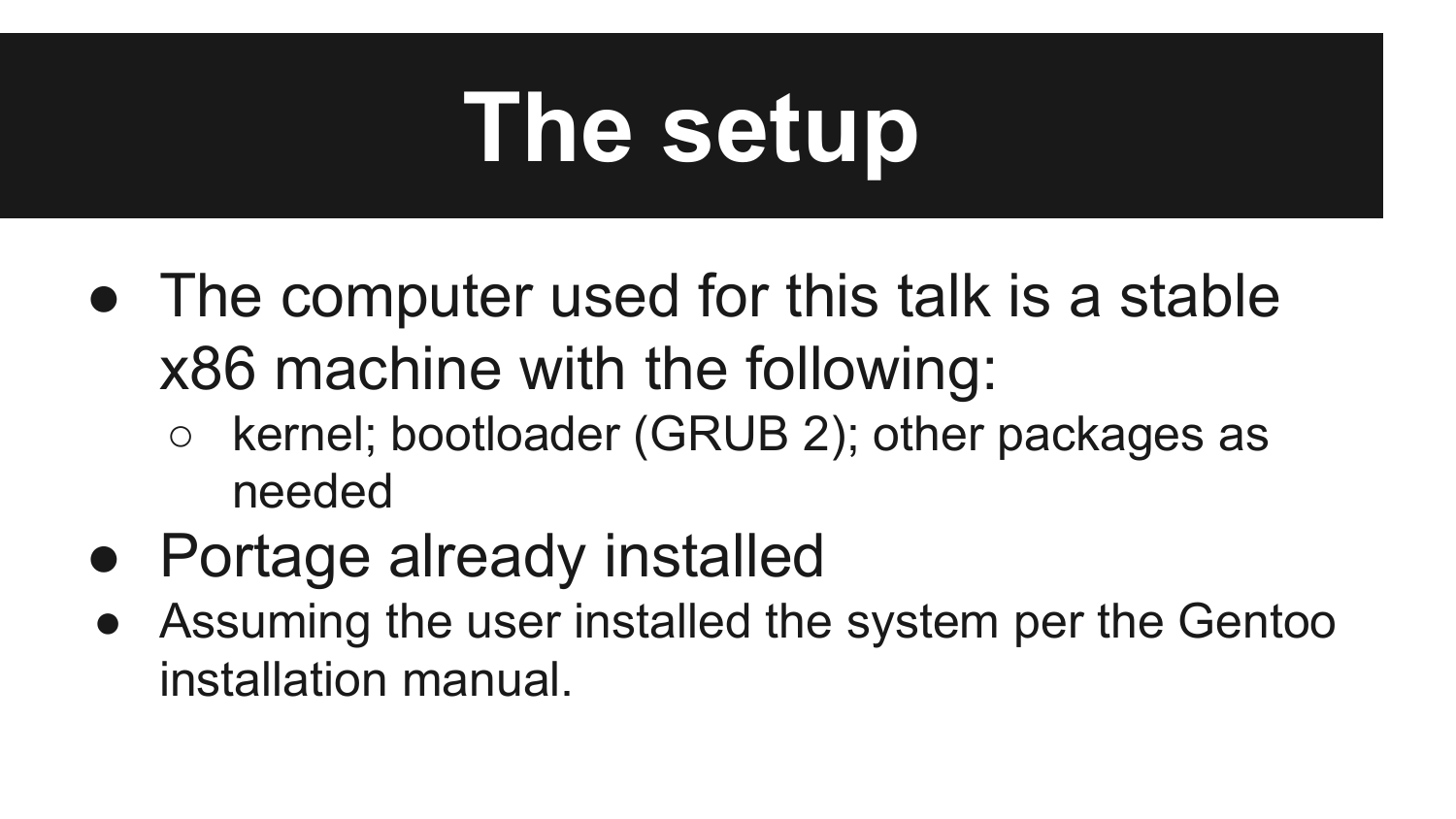# **Portage utility: emerge**

emerge is the central program for installing, managing and updating programs. This comes standard with the system.

Some important features:

- Package information stored in flat files (ebuilds)
- USE flags for feature toggling
- Source build instructions
- Portage-dependent package dependencies
- Sync feature keeps systems current.
- Source files known as distfiles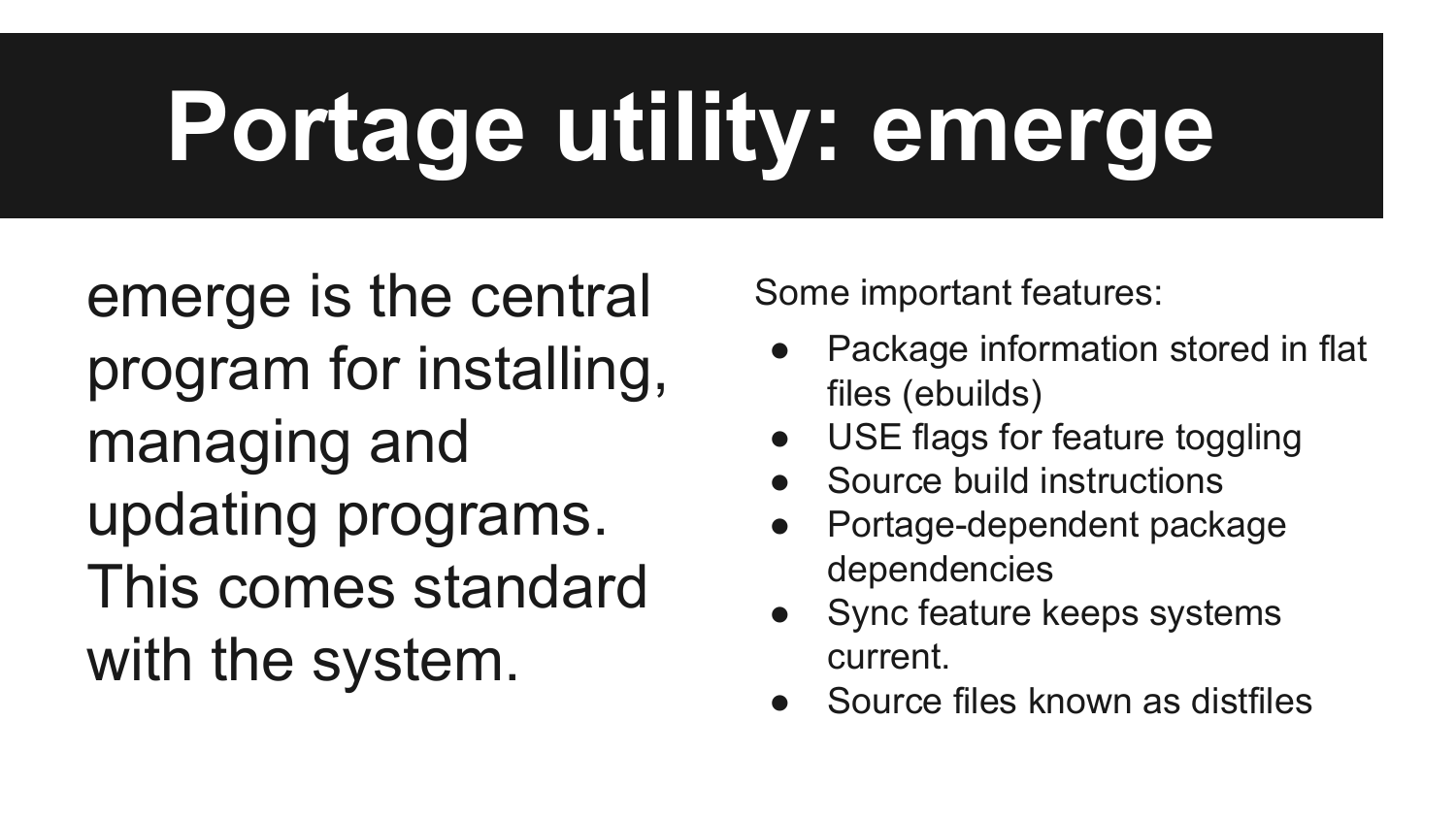### **Dealing with packages in Portage**

- Keep up-to-date with with the emerge --sync command
	- Upstream Gentoo team maintains new & removed packages on their server.
	- Sync can be done via rsync (default) or over HTTP (webrsync option)
- Searching in Portage
	- o emerge -S <program name>
	- Time consuming
- Package structure
	- <category>/<package name>
	- Ex: app-misc/hello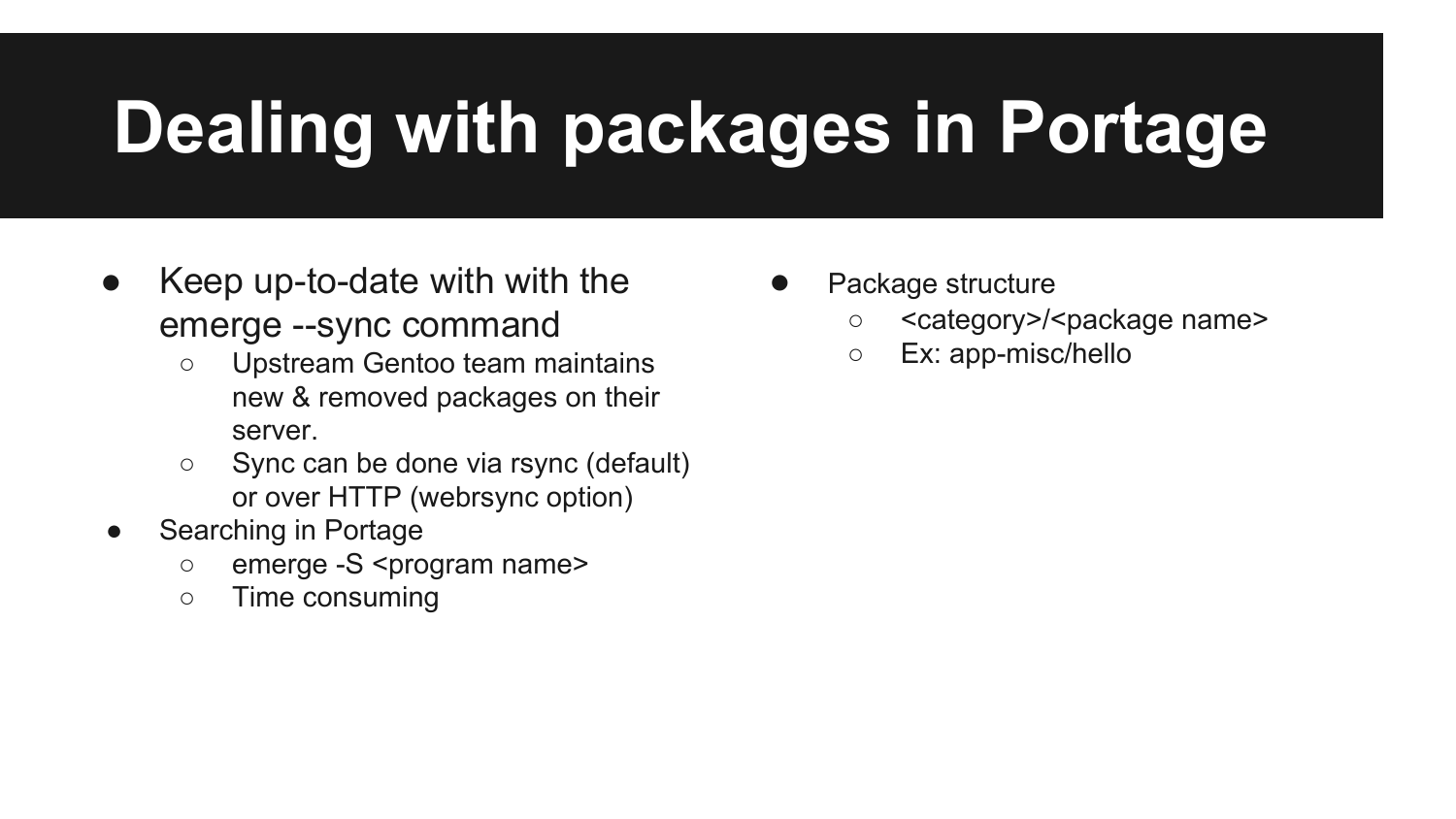What is hello? It is simply a GNU "Hello, world" application. user@host:~\$ hello Hello, world!

For the sake of time, it is listed as app-misc/hello. Some highlights of the ebuild file:

- DESCRIPTION & HOMEPAGE: software description & homepage, respectively
- SRC URI: where to obtain the source files
	- Full documentation via [upstream.](http://devmanual.gentoo.org/quickstart/)
- KEYWORDS:
- IUSE: USE flags that the package will accept. src functions - specific instructions to carry out during certain phases of the build
	- src\_configure: carry out the specified instructions and pass them to autoconf
	- src install: carry out the specified instructions before and/or after executing make install

#### **An ebuild exemplar: GNU hello**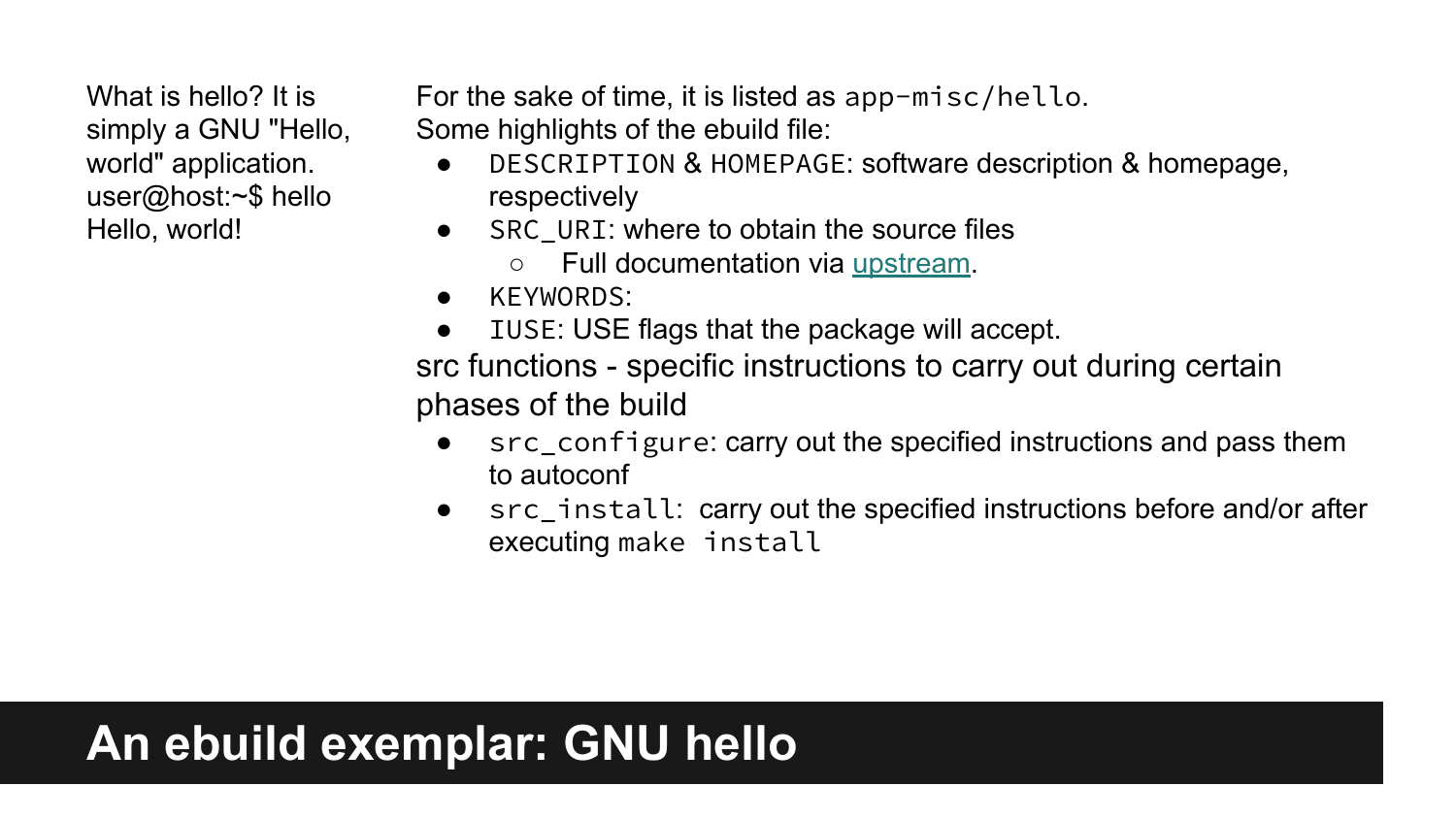# **USE Flags**

Gentoo upstream maintains full documentation [online](https://wiki.gentoo.org/wiki/Handbook:X86/Working/USE).

### USE flags ~= keywords:

gnome enables GNOME support, ncurses enables the NCURSES text-based interface, and so forth.

Some packages have USE flags specific to the program itself.

E.g. Lighttpd (www-servers/lighttpd) has the webdav flag that enables a patch for that specific package.

Users may set USE flags globally or on a package-specific level.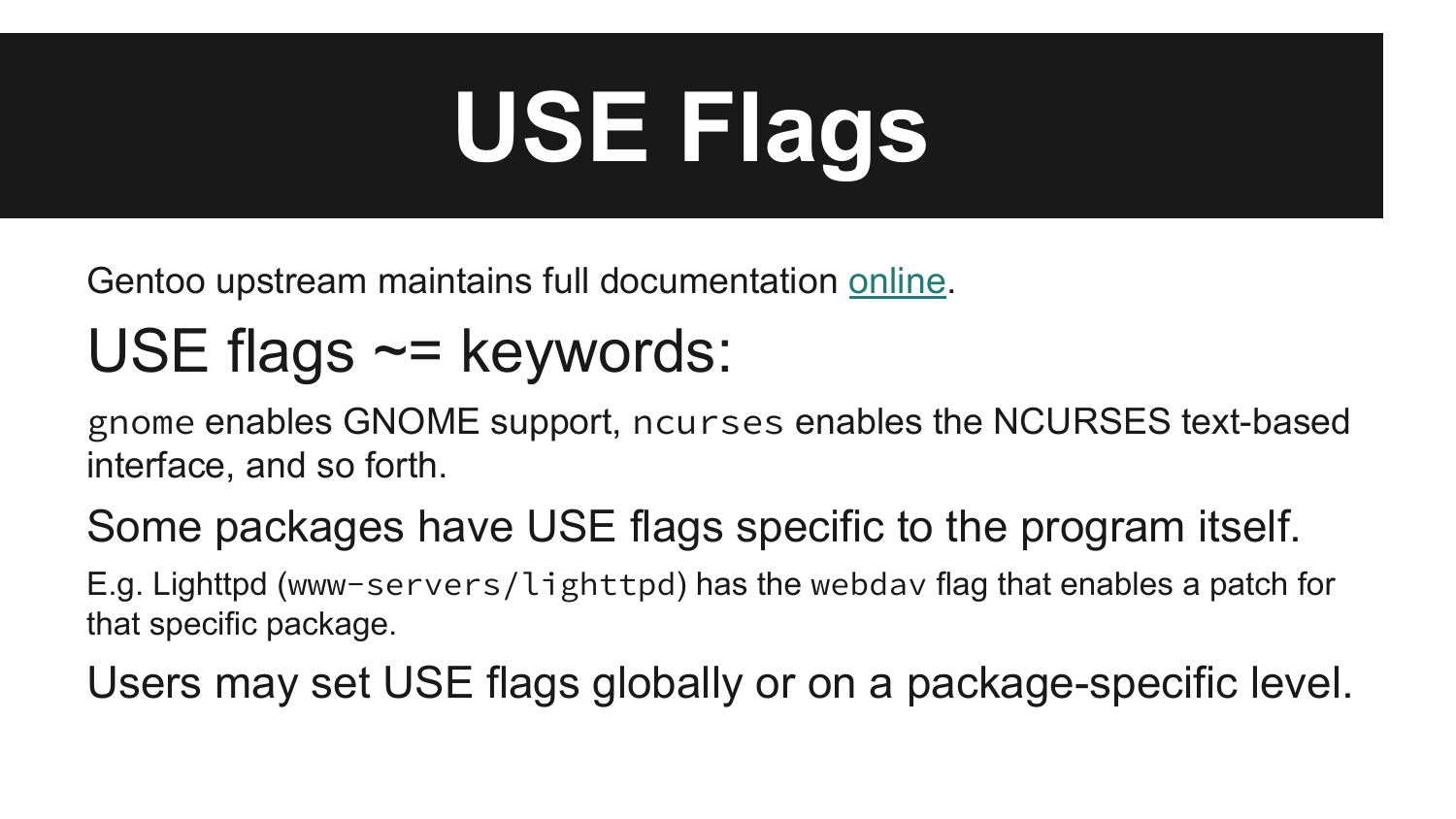### **Calling emerge to build packages**

### Installing GNU Hello: emerge -pv app-misc/hello emerge -v app-misc/hello

-p or --pretend: set up, calculate dependencies, but do nothing

-a or --ask: set up, calculate dependencies, but prompt the user prior to merge

-v or --verbose: Tell me **EVERYTHING**.

#### [Documentation from Gentoo](https://wiki.gentoo.org/wiki/Handbook:X86/Working/Portage#Installing_software) [upstream](https://wiki.gentoo.org/wiki/Handbook:X86/Working/Portage#Installing_software)

#### [man 1 emerge](http://dev.gentoo.org/~zmedico/portage/doc/man/emerge.1.html)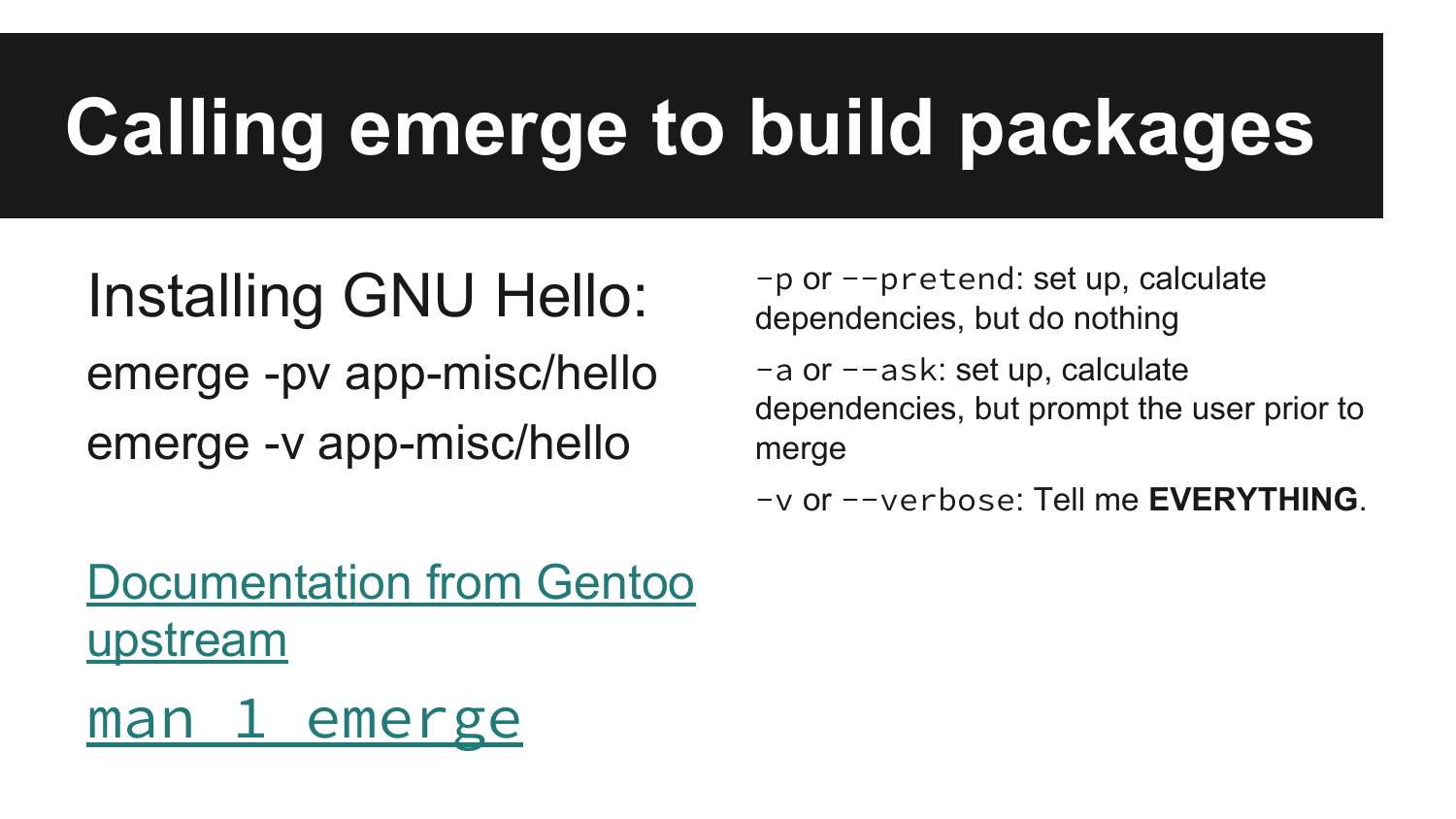### **Files in /etc/portage**

### 1. make.conf

- 2. package.use
- 3. package.mask
- 1. This is where users can toggle USE flags globally for their system, and set other Portage-related variables. This also includes GCC flags for their processors.
- 2. This is for individual package USE flag toggles. Syntax: <package name> <+/-flag>
- 3. Block packages entirely.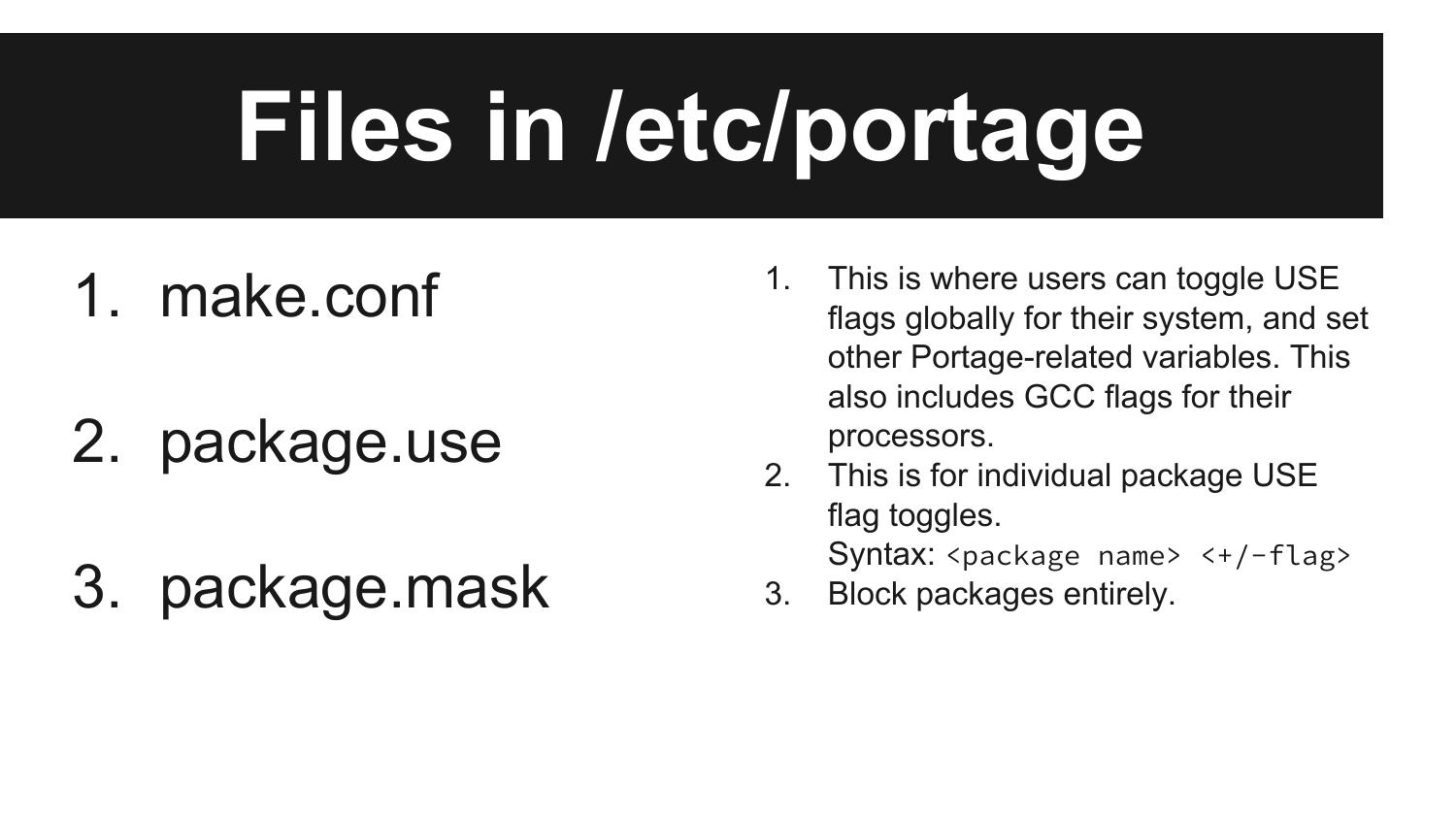# **Keeping up with the Joneses**

Maintaining a list of installed packages (sets) via flat files.

System: the list of packages needed for basic system functionality

To update this set:

emerge system

world: all the packages that the user has manually installed as well as any dependencies merged.

To update this set:

emerge world

These packages are written to /var/lib/portage/world. **DO NOT EDIT THIS FILE MANUALLY.**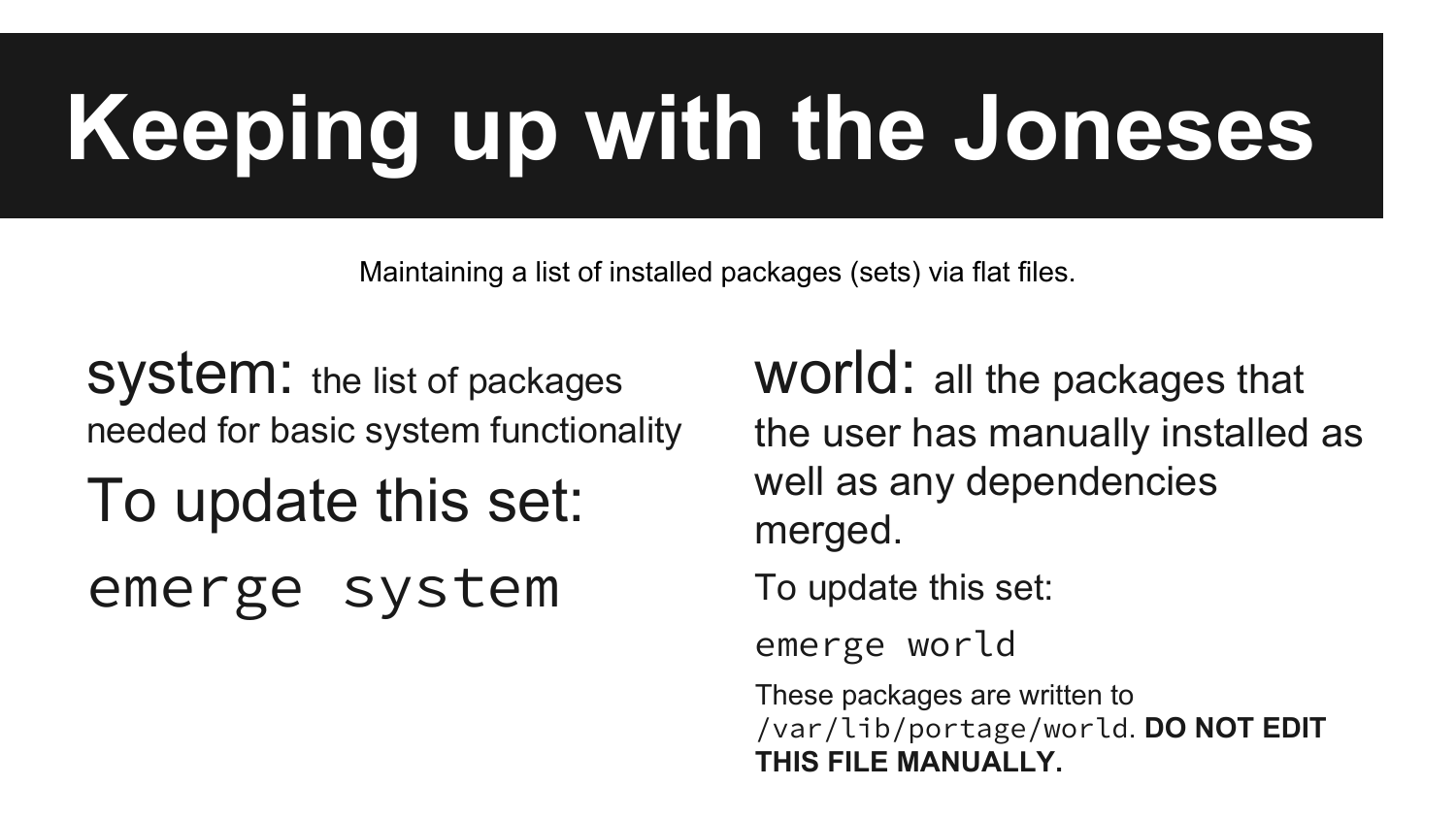- Flexibility
	- $\circ$  install what programs you want and how you want them
- **Control** 
	- $\circ$  Specify what programs you want built with certain functionality;
	- Filter programs based on stability, license, and personal choice.
- Competent package nomenclature.

And lastly, a slight inclination towards insanity.

#### **But why Portage?**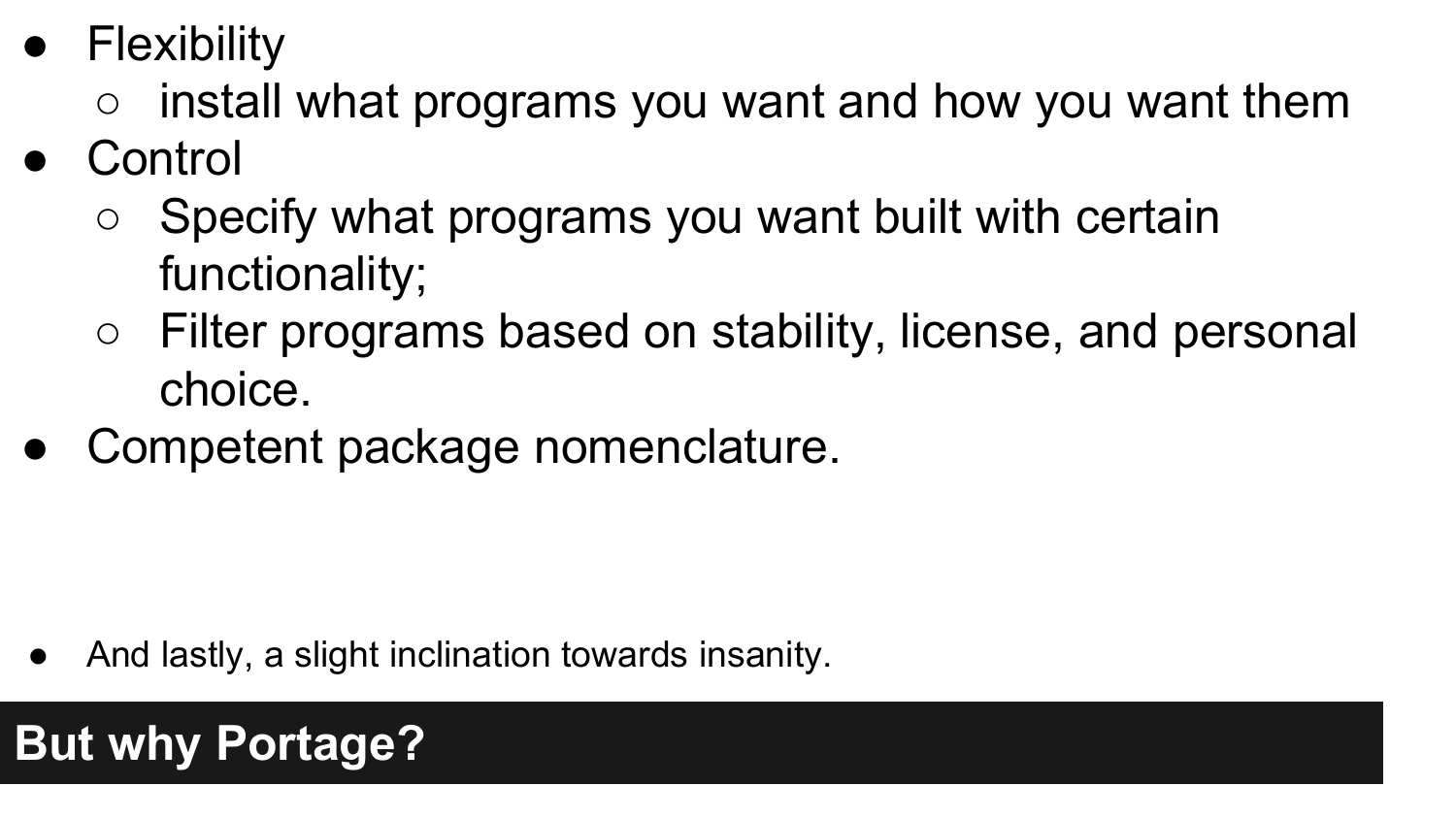### **Hacking Portage for Fun and Profit**

- eix (app-portage/eix)
	- Builds a flat file database of everything installed & available in Portage
		- This speeds up searches greatly
	- Provides version information
	- Provides description & homepage
	- Will also list toggled & available USE flags
- **Gentoolkit** 
	- (app-portage/gentoolkit)
		- A suite of programs, inc:
		- equery
			- The uses flag lists and describes all of the available USE flags for a package.
			- list flag will search for any packages installed matching the query